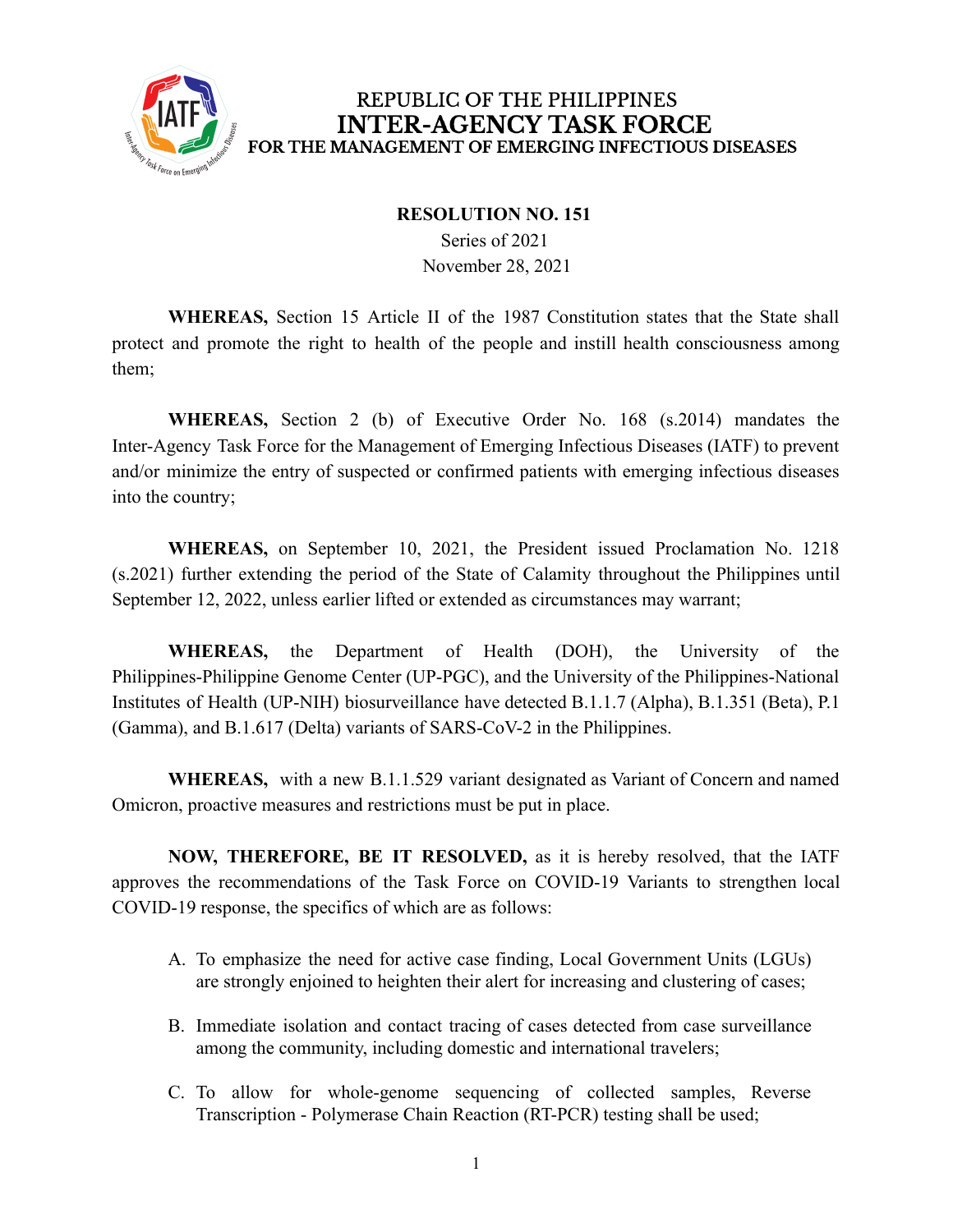

## REPUBLIC OF THE PHILIPPINES **INTER-AGENCY TASK FORCE** FOR THE MANAGEMENT OF EMERGING INFECTIOUS DISEASES

- D. The Regional Epidemiology and Surveillance Units (RESUs) are directed to ensure targeted selection of samples for sequencing and address declining submissions of laboratories and regions from domestic and international travelers;
- E. The Bureau of Quarantine (BOQ) and the Department of the Interior and Local Government (DILG) with the LGUs to identify and locate passengers who arrived within fourteen (14) days prior to 29 November 2021, from countries classified as Red, and require them to complete quarantine under a home quarantine set-up for fourteen (14) days from date of arrival and undergo RT-PCR if symptoms develop;
- F. The LGUs and the DILG are directed to ensure strict implementation and adherence to the Prevent - Detect - Isolate - Test - Reintegrate strategy and adherence and compliance to minimum public health standards (MPHS). The Philippine National Police (PNP) is directed to enforce MPHS compliance;
- G. The Department of Health is directed to ensure health system capacity is prepared to address increase of COVID-19 cases, if any; and
- H. The Sub-Technical Working Group on Data Analytics is directed to begin preparing models to show potential impact of the Omicron variant to prevailing protocols and approvals of the IATF.

**RESOLVED FURTHER,** that the Chairperson and the Co-Chairperson shall be duly authorized to sign this Resolution for and on behalf of the Inter-Agency Task Force.

**APPROVED** during the 151st Inter-Agency Task Force Meeting, as reflected in the minutes of the meeting, held this November 28, 2021, via video conference**.**

**FRANCISCO T. DUQUE III** Secretary, Department of Health IATF Chairperson

Kun

**KARLO ALEXEI B. NOGRALES** Secretary, Office of the Cabinet Secretariat IATF Co-Chairperson